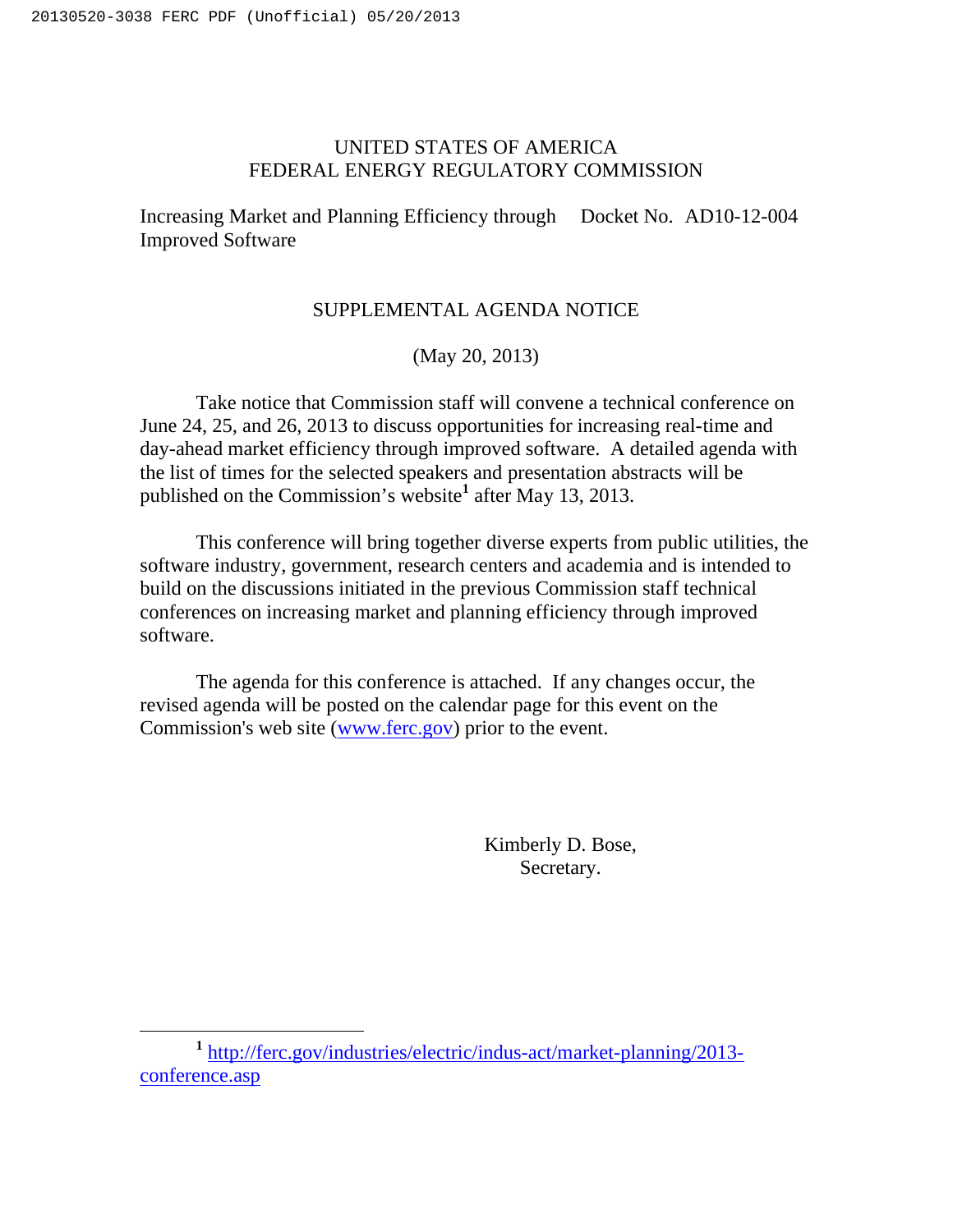# UNITED STATES OF AMERICA FEDERAL ENERGY REGULATORY COMMISSION

Increasing Market and Planning Efficiency through Improved Software

Docket No. AD10-12-004

## ERRATA NOTICE

(May 21, 2013)

On May 20, 2013, the Commission issued a "Supplemental Agenda Notice" in the above-captioned proceeding. The web link in Footnote 1 did not have "www" before "ferc.gov". Footnote 1 of the notice is revised to read:

**<sup>1</sup>** http://www.ferc.gov/industries/electric/indus-act/market-planning/2013 conference.asp

> Kimberly D. Bose, Secretary.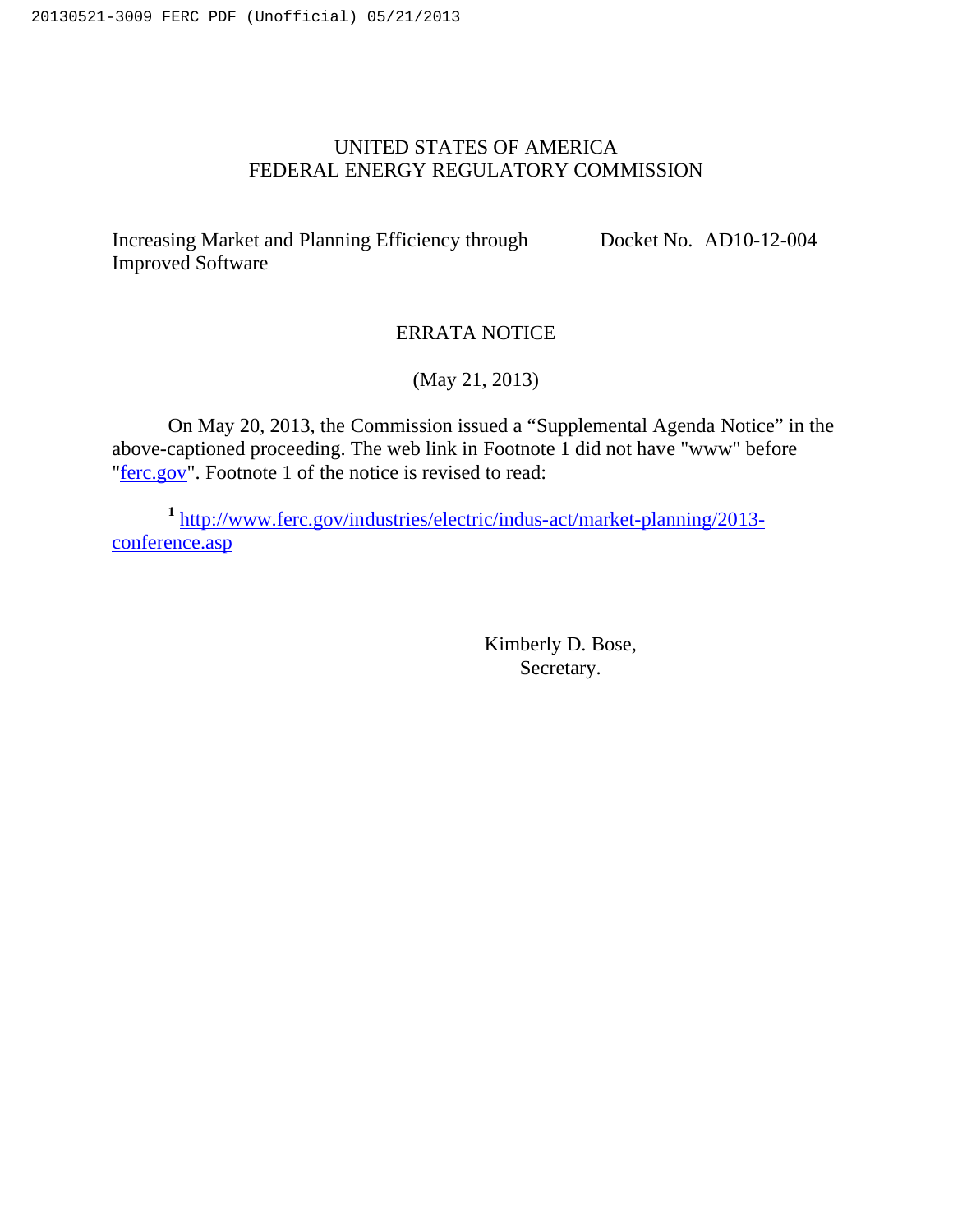| 20130521-3009 FERC PDF (Unofficial) 05/21/2013 |
|------------------------------------------------|
| Document Content(s)                            |
|                                                |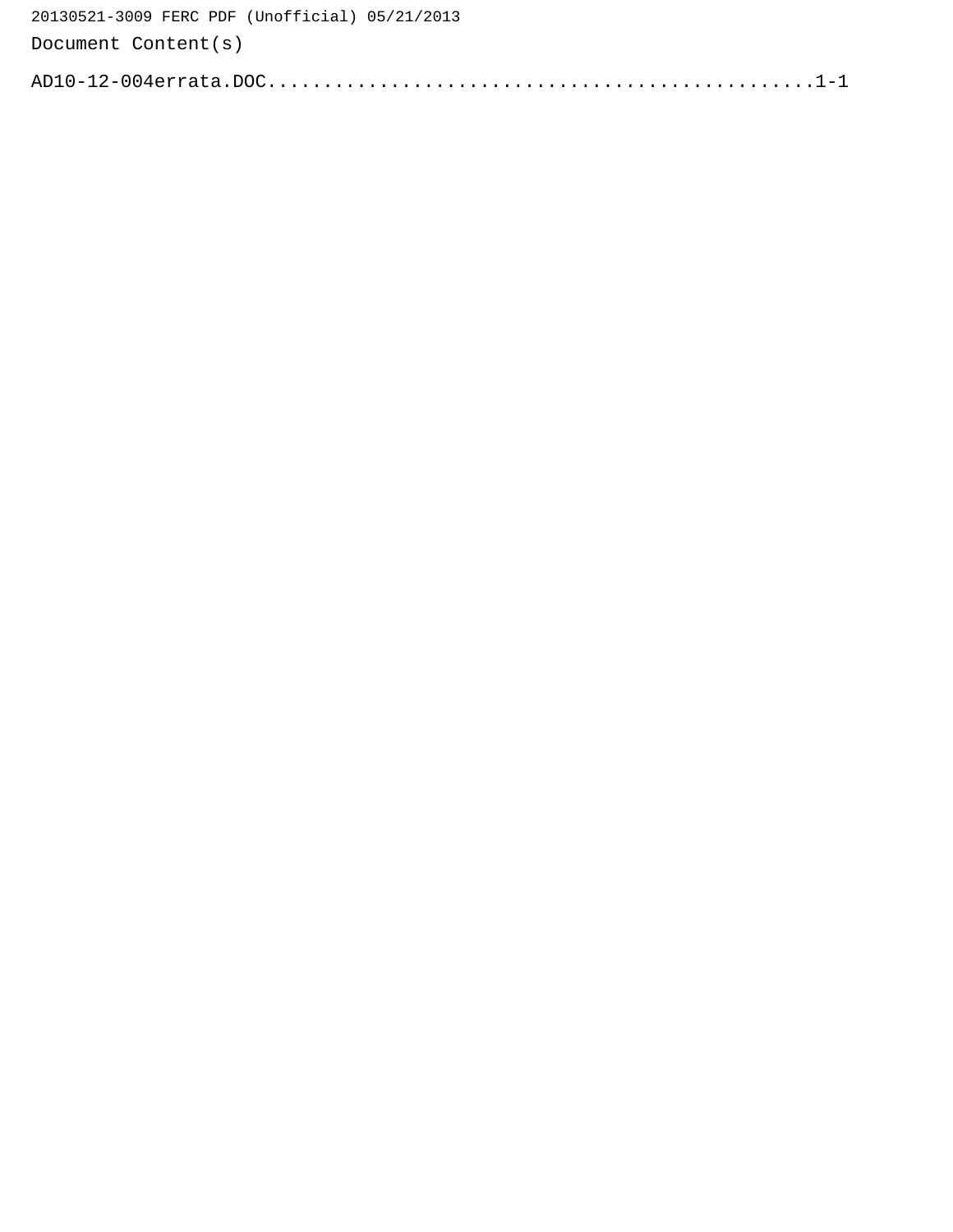### Docket No. AD10-12-004 - 2 -

|          | Monday, June $24$ , $2013$                                                                                                                                                                                                                                                                                                                                                                                                                                                                                                                                                                                                                                                                                                                                                                                                                |
|----------|-------------------------------------------------------------------------------------------------------------------------------------------------------------------------------------------------------------------------------------------------------------------------------------------------------------------------------------------------------------------------------------------------------------------------------------------------------------------------------------------------------------------------------------------------------------------------------------------------------------------------------------------------------------------------------------------------------------------------------------------------------------------------------------------------------------------------------------------|
| 8:15 AM  | Arrive and welcome (3M-2)                                                                                                                                                                                                                                                                                                                                                                                                                                                                                                                                                                                                                                                                                                                                                                                                                 |
|          | Richard O'Neill, Federal Energy Regulatory Commission (Washington, DC)                                                                                                                                                                                                                                                                                                                                                                                                                                                                                                                                                                                                                                                                                                                                                                    |
| 8:45 AM  | Session M1 (Meeting Room 3M-2)<br><b>Hybrid Approach for Incorporating Uncertainty in CAISO's Market Operations</b><br>Khaled Abdul-Rahman, Hani Alarian, Clyde Loutan, California ISO (Folsom, CA)<br>Applying Robust Optimization to MISO Look Ahead Unit Commitment<br>Yonghong Chen, MISO (Carmel, IN)<br>Xing Wang, Alstom Grid (Redmond, WA)                                                                                                                                                                                                                                                                                                                                                                                                                                                                                        |
|          | Yongpei Guan, University of Florida (Gainesville, FL)<br>Mixed Integer Programming (MIP) for Faster and More Optimal Solutions: The NYISO Proof<br>of Concept Experience<br>Matthew Musto, Muhammad Marwali, NYISO (Rensselaer, NY)<br>Preventive-Corrective control for contingency modeling in AC PF based SCUC<br>Petar Ristanovic, California ISO (Folsom, CA)<br>James Frame, Siemens (Minneapolis, MN)                                                                                                                                                                                                                                                                                                                                                                                                                              |
| 10:45 AM | <b>Break</b>                                                                                                                                                                                                                                                                                                                                                                                                                                                                                                                                                                                                                                                                                                                                                                                                                              |
| 11:00 AM | Session M2 (Meeting Room 3M-2)<br>External Network Model Expansion and Energy Imbalance Market at CAISO<br>Mark Rothleder, George Angelidis, James Price, California ISO (Folsom, CA)<br>Modeling, Simulation, and Computational Needs for RTOs: A PJM Perspective<br>Paul Sotkiewicz, PJM Interconnection, LLC (Norristown, PA)<br>Co-optimization of Congestion Revenue Rights in ERCOT Day-Ahead Market<br>Chien-Ning Yu, Vladimir Brandwajn, Show Chang, ABB/Ventyx (Santa Clara, CA)<br>Sainath M. Moorty, ERCOT (Taylor, TX)<br>Pricing Mechanism for Time-Coupled Multi-interval Real-Time Dispatch<br>Tengshun Peng, Dhiman Chatterjee, MISO (Carmel, IN)                                                                                                                                                                         |
| 1:00 PM  | Lunch                                                                                                                                                                                                                                                                                                                                                                                                                                                                                                                                                                                                                                                                                                                                                                                                                                     |
| 1:45 PM  | Session M3 (Meeting Room 3M-2)<br>Practical Experience Developing Software for Large-Scale Outage Coordination<br>John Condren, James David, Boris Gisin, PowerGEM (Clifton Park, NY)<br><b>Automated Transmission Outage Analysis Using Nodal Based Model</b><br>Nancy Huang, Dan Moscovitz, PJM Interconnection (Norristown, PA)<br>John Condren, PowerGEM (Clifton Park, NY)<br>Pricing Scheme for Two-Stage Market Clearing Model<br>Jinye Zhao, Eugene Litvinov, Tongxin Zheng, Feng Zhao, ISO New England (Holyoke, MA)<br>Stochastic Unit Commitment with Intermittent Distributed Wind Generation via Markovian<br><b>Analysis and Optimization</b><br>Yaowen Yu, Peter B. Luh, Mikhail A. Bragin, University of Connecticut (Storrs, CT)<br>Eugene Litvinov, Tongxin Zheng, Feng Zhao, Jinye Zhao, ISO New England (Holyoke, MA) |
| 3:45 PM  | <b>Break</b>                                                                                                                                                                                                                                                                                                                                                                                                                                                                                                                                                                                                                                                                                                                                                                                                                              |
| 4:00 PM  | Session M4 (Meeting Room 3M-2)<br><b>Multi-Area Security Constrained Economic Dispatch</b><br>Raquel Lim, Muhammad Marwali, New York Independent System Operator (Rensselaer, NY)<br><b>External Network Model Expansion at CAISO</b><br>Mark Rothleder, George Angelidis, James Price, California ISO (Folsom, CA)<br>An Application of High Performance Computing to Transmission Switching<br>Zhu Yang, Shmuel S. Oren, University of California, Berkeley (Albany, CA)<br>Anthony Papavasiliou, Catholic University of Louvain                                                                                                                                                                                                                                                                                                        |
|          | Kory Hedman, Pranavamoorthy Balasubramanian, Arizona State University (Tempe, AZ)                                                                                                                                                                                                                                                                                                                                                                                                                                                                                                                                                                                                                                                                                                                                                         |
| 5:30 PM  | Adjourn                                                                                                                                                                                                                                                                                                                                                                                                                                                                                                                                                                                                                                                                                                                                                                                                                                   |

#### Monday, June 24, 2013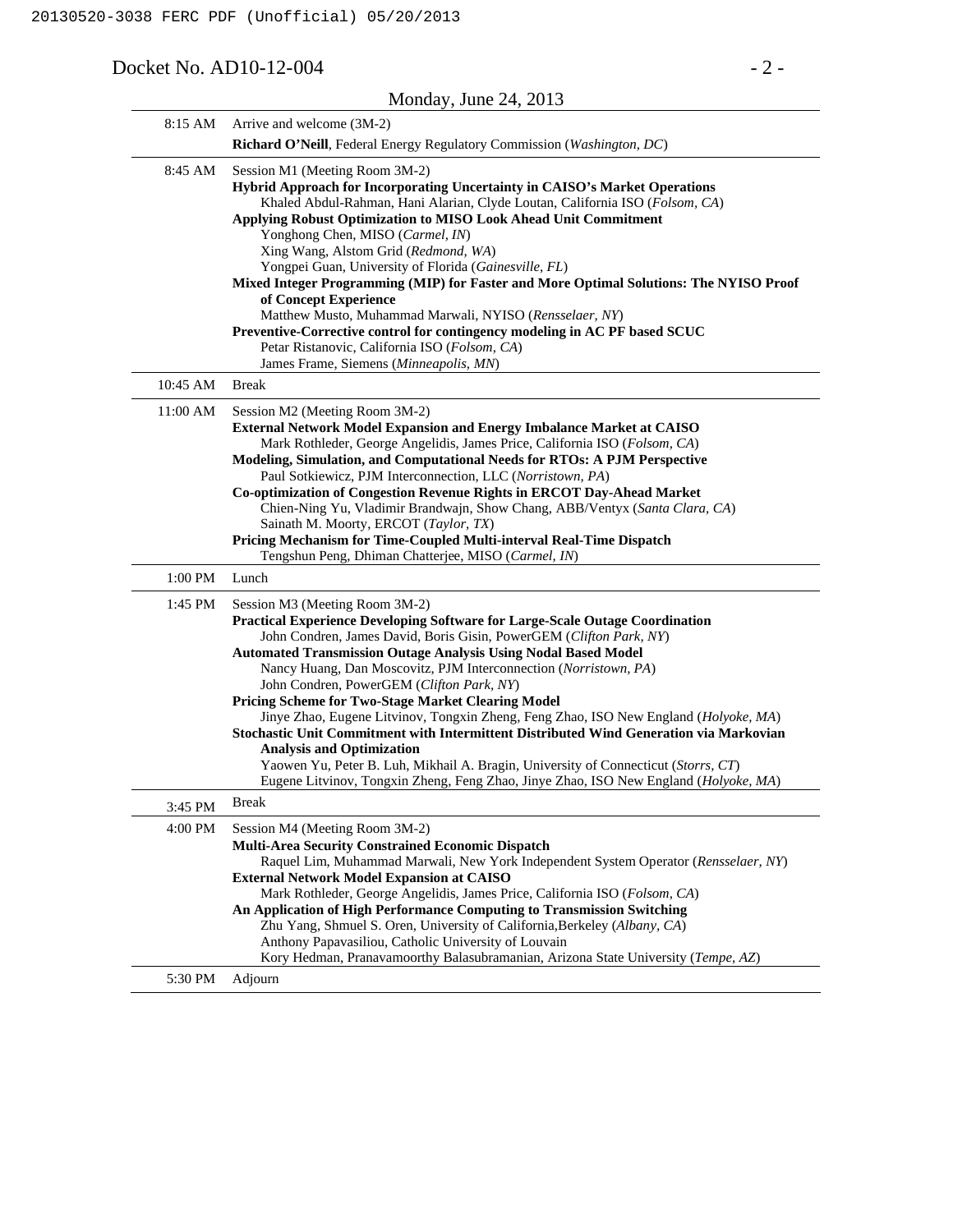Docket No. AD10-12-004 - 3 -

| 8:15 AM  | Arrive and welcome (3M-2)                                                                                                                                                                                                                                                                                                                                                                                                                                                                                                                                                                                                                                                                                                                                                                                               |
|----------|-------------------------------------------------------------------------------------------------------------------------------------------------------------------------------------------------------------------------------------------------------------------------------------------------------------------------------------------------------------------------------------------------------------------------------------------------------------------------------------------------------------------------------------------------------------------------------------------------------------------------------------------------------------------------------------------------------------------------------------------------------------------------------------------------------------------------|
| 8:30 AM  | Session T1-A (Meeting Room 3M-2)<br><b>SMART-ISO: Modeling Uncertainty in the Electricity Markets</b><br>Hugo Simao, Warren Powell, Boris Defourny, Princeton University (Princeton, NJ)<br>Multifaceted Solution for Managing Flexibility with High Penetration of Renewable Resources<br>Nivad Navid, MISO (Carmel, IN)<br>Secure Planning and Operations of Systems with Stochastic Sources, Energy Storage and Active<br><b>Demand</b><br>Ray Zimmerman, C. Lindsay Anderson, Robert J. Thomas, Cornell University (Ithaca, NY)<br>Carlos Murillo-Sánchez, National University of Colombia (Manizales, Caldas, Colombia)<br><b>Clustering-Based Strategies for Stochastic Programs</b><br>Victor M. Zavala, Argonne National Laboratory (Lemont, IL)                                                                |
|          | Session T1-B (Meeting Room 3M-4)<br><b>Profit Maximizing Storage Allocation in Power Grids</b><br>Anya Castillo, Dennice Gayme, John's Hopkins University (Baltimore, MD)<br><b>Application of Semidefinite Programming to Large-scale Optimal Power Flow Problems</b><br>Michael Ferris, Daniel Molzhan, Bernie Leseiutre, Chris De Marco, University of Wisconsin<br>(Madison, WI)<br><b>AC-Nonlinear Chance Constrained Optimal Power Flow</b><br>Daniel Bienstock, Columbia University (New York, NY)<br>Michael Chertkov, Russell Bent, Los Alamos National Lab (Los Alamos, NM)<br>A Novel Parallel Approach to Solving Constrained Linear Optimization Problems<br>Stephen Elbert, Kurt Glaesemann, Karan Kalsi, Pacific Northwest National Laboratory<br>(Richland, WA)                                         |
| 10:30 AM | <b>Break</b>                                                                                                                                                                                                                                                                                                                                                                                                                                                                                                                                                                                                                                                                                                                                                                                                            |
| 10:45 AM | Session T2-A (Meeting Room 3M-2)<br><b>Unified Stochastic and Robust Unit Commitment</b><br>Yongpei Guan, Chaoyue Zhao, University of Florida (Gainesville, FL)<br><b>Robust and Dynamic Reserve Policies</b><br>Kory Hedman, Joshua Lyon, Fengyu Wang, Muhong Zhang, Arizona State University<br>(Tempe, AZ)<br><b>Stochastic Programming for Improved Electricity Market Operations with Renewable Energy</b><br>Audun Botterud, Canan Uckun, Argonne National Laboratory (Argonne, IL)<br>John Birge, University of Chicago (Chicago, IL)<br><b>Compact Stochastic Unit Commitment Formulation</b><br>Germán Morales-España, Andres Ramos, Universidad Pontificia Comillas (Madrid, Spain)<br>José M. Arroyo, Universidad de Castilla la Mancha (Ciudad Real, Castilla la Mancha, Spain)                             |
|          | Session T2-B (Meeting Room 3M-4)<br><b>Computational Performance of Solution Techniques Applied to the ACOPF</b><br>Anya Castillo, John's Hopkins University (Baltimore, MD)<br>Richard P. O'Neill, Federal Energy Regulatory Commission (Washington, DC)<br>Modeling of Hardware- and Systems-Related Transmission Limits: The Use of AC OPF for<br><b>Relaxing Transmission Limits to Enhance Reliability and Efficiency</b><br>Marija Ilic, Jeffrey Lang, NETSS (Sudbury, MA)<br>Low-Rank Solution for Nonlinear optimization over AC Transmission Networks<br>Javad Lavaei, Ramtin Madani, Somayeh Sojoudi, California Institute of Technology<br>(Pasadena, CA)<br>Valid Inequalities for the Alternating Current Optimal Power Flow Problem<br>Chen Chen, Shmuel Oren, Alper Atamturk, UC Berkeley (Berkeley, CA) |
| 12:45 PM | Richard O'Neill, Federal Energy Regulatory Commission (Washington, DC)<br>Lunch                                                                                                                                                                                                                                                                                                                                                                                                                                                                                                                                                                                                                                                                                                                                         |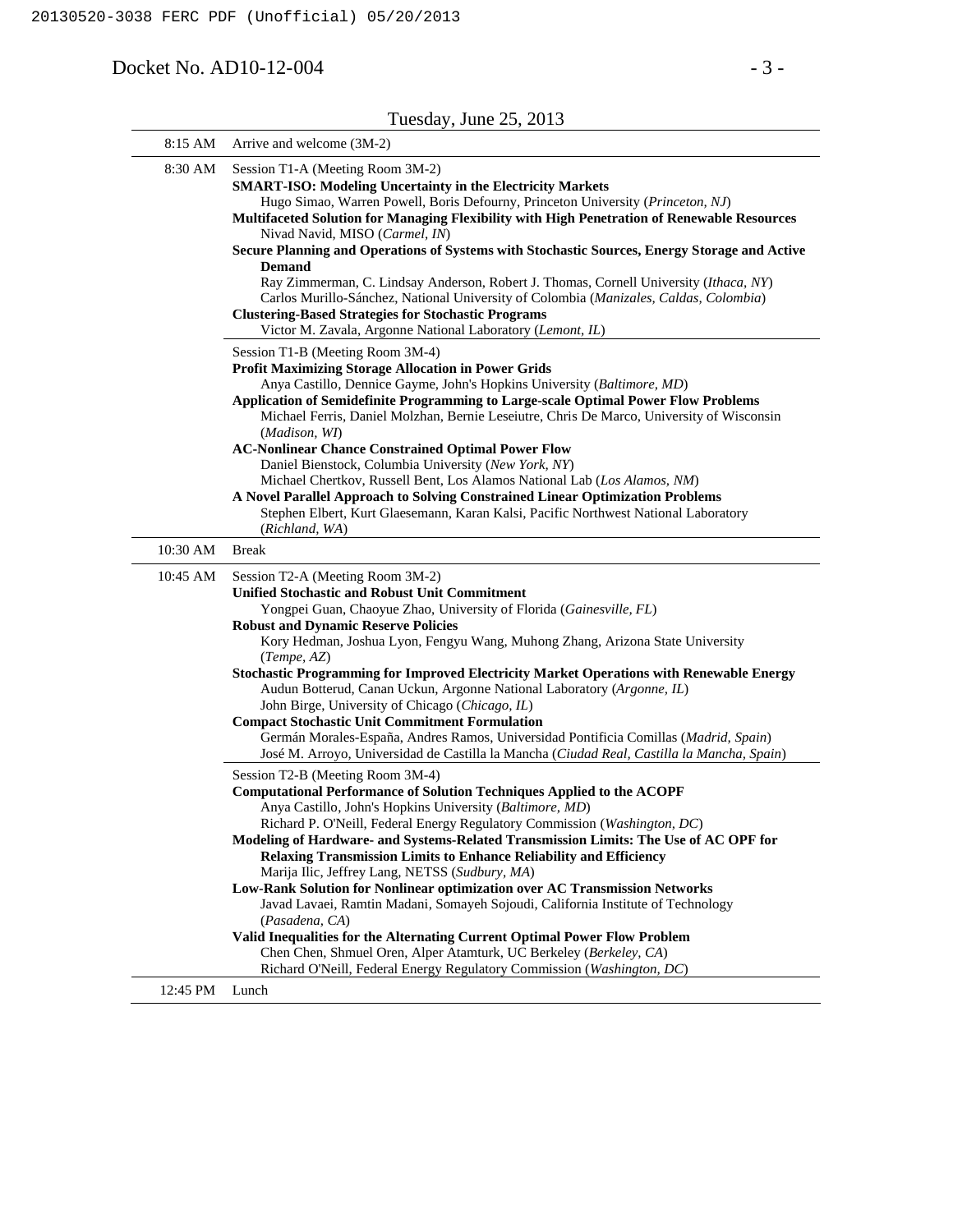#### Docket No. AD10-12-004 - 4 -

#### Tuesday, June 25, 2013 1:30 PM Session T3-A (Meeting Room 3M-2) **Assessing the Flexibility Requirements in Power Systems** Daniel Kirschen, Yury Dvorking, University of Washington (*Seattle, WA*) **Incorporating variability and uncertainty into reserve requirement methodologies** Erik Ela, Michael Milligan, Bri-Mathias Hodge, Brendan Kirby, Ibrahim Krad, Mark OMalley, National Renewable Energy Laboratory (*Golden, CO*) **Optimal Unit Commitment under Uncertainty in Electricity Markets** Fernando Alvarado, Rajesh Rajaraman **Large-scaled Optimal Power Flow with No Guarantee on Feasibility** Manuel Ruiz, Girardeau, Artelys (*Paris, France*) Maeght, Fliscounakis, Panciatici, RTE (*Paris, France*) Session T3-B (Meeting Room 3M-4) **Scalable Strategies for Large-scale AC-SCOPF Problems** Nai-Yuan Chiang, Victor M. Zavala, Argonne National Laboratory (*Lemont, IL*) Andreas Grothey, University of Edinburgh (*Edinburgh, United Kingdom*) **An AC-Feasible Linear Approximation Approach to Finding the Optimal Power Flow** Paula Lipka, UC Berkeley (*Albany, CA*) **Security Constrained AC Optimal Power Flow (SC-OPF): Current Status, Implementation Issues and Future Directions** Guorui Zhang, Quanta Technology (*Raleigh, NC*) Xiaoming Feng, ABB USCRC (*Raleigh, NC*) **Decomposition Approaches to Transmission Switching under N-1 Reliability Requirements** John Siirola, Jean-Paul Watson, Sandia National Laboratories (*Albuquerque, NM*) 3:30 PM Break 3:45 PM Session T4-A (Meeting Room 3M-2) **Price Responsive Demand for Operating Reserves in co-optimized Electricity Markets with Wind Power** Zhi Zhou, Audun Botterud, Argonne National Laboratory (*Argonne, IL*) **Multi-Settlement Simulation of Stochastic Reserve Determination** Robert Entriken, EPRI (*Palo Alto, CA*) Taiyou Yong, Eversource Consulting (*Folsom, CA*) Russ Philbrick, Power System Optimization (*Shoreline, WA*) **An Affine Arithmetic Method to Solve Stochastic Optimal Power Flow Problems with Uncertainties** Mehrdad Pirnia, University of Waterloo (*Waterloo, Canada*) **A Synergistic Combination of Surrogate Lagrangian Relaxation and Branch-and-Cut for MIP Problems in Power Systems** Peter Luh, University of Connecticut (*Storrs, CT*) Joseph Yan, Gary Stern, Southern California Edison (*Rosemead, CA*) **N-1-1 Contingency-Constrained Grid Operations** Richard Chen, Jean-Paul Watson, Sandia National Laboratories (*Livermore, CA*) Neng Fan, University of Arizona (*Tuscon, AZ*) Session T4-B (Meeting Room 3M-4) **Optimal Feeder Reconfiguration** Steven Low, Qiuyu Peng, Caltech (*Pasadena, CA*) **Correcting Optimal Transmission Switching for AC Power Flows** Clayton Barrows, NREL (*Golden, CO*) Seth Blumsack, Penn State University (*University Park, PA*) Paul Hines, University of Vermont (*Burlington, VT*) **Advances in Topology Control Algorithms (TCA)** Pablo Ruiz, T. Bruce Tsuchida, The Brattle Group (*Cambridge, MA*) Michael C. Caramanis, Justin M. Foster, Evgeniy A. Goldis, Xiaoguang Li, Boston University (*Boston, MA*) C. Russ Philbrick, Polaris Systems Optimization (*Shoreline, WA*) Aleksandr M. Rudkevich, Newton Energy Group (*Newton, MA*) Richard D. Tabors, Across The Charles (*Cambridge, MA*) **Inclusion of Post-Contingency Actions in Security Constrained Scheduling** Peng Peng, Show Chang, ABB/Ventyx (*Santa Clara, CA*)

5:45 PM Adjourn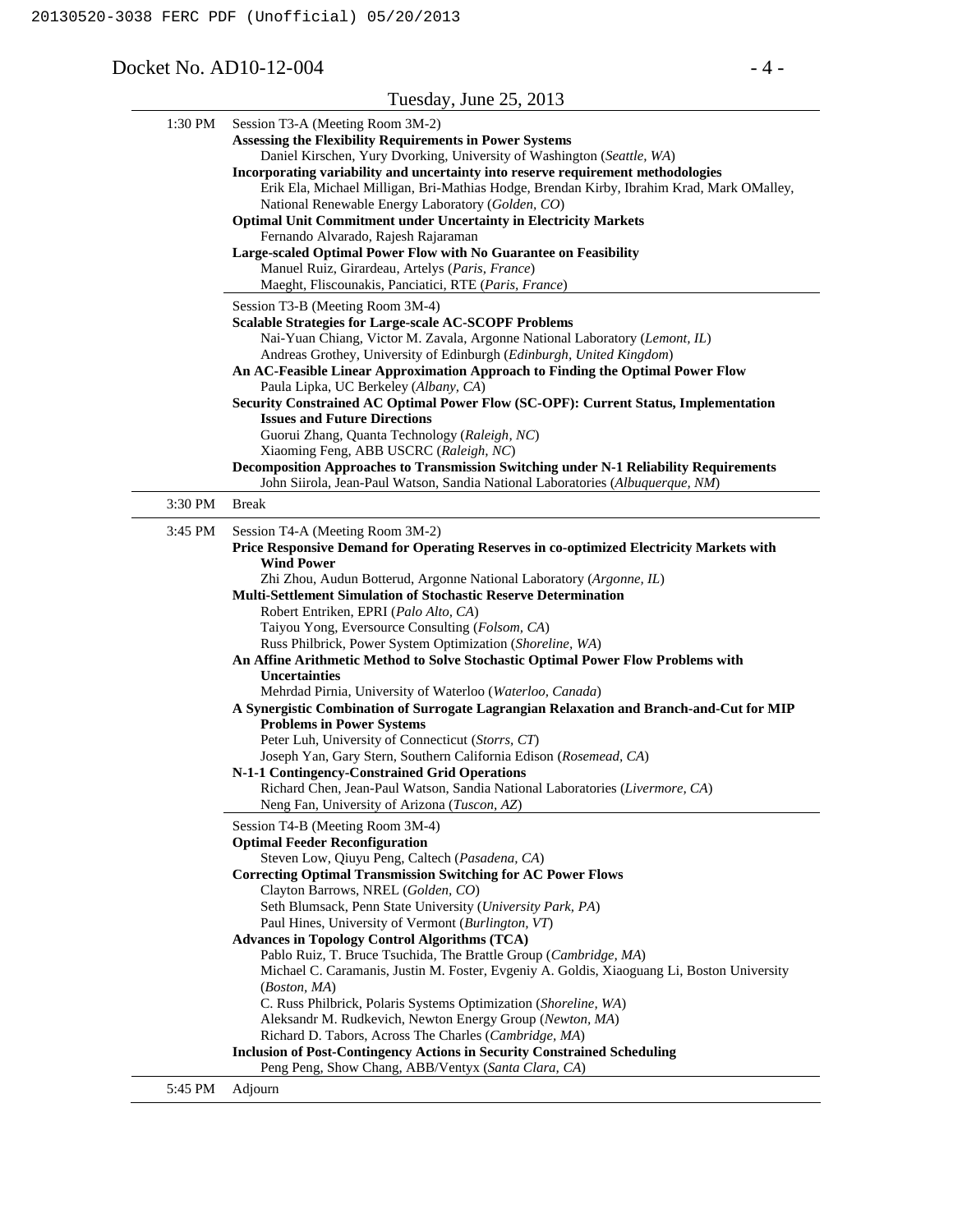Docket No. AD10-12-004 - 5 -

|          | $\alpha$ equipsuay, juint $\alpha$ <sub>20</sub> , $\alpha$ <sub>2015</sub>                                                                                                                                                                                                                                                                                                                                                                                                                                                                                                                                                                                                                                                                                                                                                                                                                                                                                                      |
|----------|----------------------------------------------------------------------------------------------------------------------------------------------------------------------------------------------------------------------------------------------------------------------------------------------------------------------------------------------------------------------------------------------------------------------------------------------------------------------------------------------------------------------------------------------------------------------------------------------------------------------------------------------------------------------------------------------------------------------------------------------------------------------------------------------------------------------------------------------------------------------------------------------------------------------------------------------------------------------------------|
| 8:15 AM  | Arrive and welcome (3M-2)                                                                                                                                                                                                                                                                                                                                                                                                                                                                                                                                                                                                                                                                                                                                                                                                                                                                                                                                                        |
| 8:30 AM  | Session W1-A (Meeting Room 3M-2)<br>Study of Transmission Switching Under Contingencies: Formulations and Algorithms<br>Bo Zeng, Long Zhao, Wei Yuan, University of South Florida (Tampa, FL)<br>Security-Constrained Optimal Power Flow with Sparsity Control and Efficient Parallel<br><b>Algorithms</b><br>Dzung Phan, IBM T.J. Watson Research Center (Yorktown Heights, NY)<br>Andy Sun, Georgia Institute of Technology (Atlanta, GA)<br><b>Candidate Selection for Transmission Switching in Large Power Networks</b><br>Kwok Cheung, Jun Wu, Alstom Grid (Redmond, WA)<br><b>Transmission Switching for Improving Wind Power Utilization</b><br>Feng Qiu, Jianhui Wang, Argonne National Laboratory (Argonne, IL)                                                                                                                                                                                                                                                        |
|          | Session W1-B (Meeting Room 3M-3)<br><b>Stochastic Unit Commitment: Scalable Computation and Experimental Results</b><br>Jean-Paul Watson, Sandia National Laboratories (Albuquerque, NM)<br>Sarah Ryan, Iowa State University (Ames, IA)<br>David Woodruff, University of California Davis (Davis, CA)<br><b>MIP Based System Flexible Capacity Requirements Determination</b><br>Alex Papalexopoulos, ECCO International (San Francisco, CA)<br><b>Decomposition Methods for Stochastic Unit Commitment Problems</b><br>Suvtrajeet Sen, University of Southern California (Los Angeles, CA)<br><b>Stochastic Unit Commitment: Stochastic Process Modeling for Load and Renewables</b><br>David Woodruff, University of California Davis (Davis, CA)<br>Sarah Ryan, Iowa State University (Ames, IA)<br>Jean-Paul Watson, Sandia National Laboratories (Albuquerque, NM)                                                                                                         |
| 10:30 AM | <b>Break</b>                                                                                                                                                                                                                                                                                                                                                                                                                                                                                                                                                                                                                                                                                                                                                                                                                                                                                                                                                                     |
| 10:45 AM | Session W2-A (Meeting Room 3M-2)<br>Smart Wire Grid: Providing Advanced Power Flow Control for the Grid<br>Stewart Ramsay, Smart Wire Grid, Inc. (Oakland, CA)<br>HVDC Grid Technology - Benefits of Hybrid AC/DC Grids and Optimal Power Flow Modeling<br><b>Considerations</b><br>Xiaoming Feng, ABB (Raleigh, NC)<br>Tres Amigas: Uniting the Electric Power Grid<br>Kenneth Laughlin, Tres Amigas, LLC. (Santa Fe, NM)<br>Beyond Real Time: the Computational Challenges of Forecasting Dynamic Line Ratings<br>Eric Hsieh, Nexans (Bethel, CT)<br>Stuart Malkin, Nexans (Portland, OR)<br><b>Implementing DLRs in the control room at PacifiCorp - Technology Successes and Challenges</b><br>TBD, Pacificorp (Portland, OR)                                                                                                                                                                                                                                                |
|          | Session W2-B (Meeting Room 3M-3)<br><b>Scalable Parallel Analysis of Power Grid Models Using Swift</b><br>Ketan Maheshwari, Victor M Zavala, Justin Wozniak, Mark Hereld, Michael Wilde, Argonne<br>National Laboratory (Argonne, IL)<br><b>Improving Market Planning and Efficiency Software Through Dynamic Integration of High</b><br><b>Quality Data</b><br>Christopher Vizas, Nicholas Lagakos, Anjan Deb, Chris Vizas, Jack Barker, Victor Kaybulkin,<br>SmartSenseCom, Inc. (Washington, DC)<br>Highly Dispatchable and Distributed Demand Response for the Integration of Distributed<br>Generation<br>Amit Narayan, AutoGrid Systems (Palo Alto, CA)<br><b>Solving MPEC Models with the KNITRO Nonlinear Solver</b><br>Richard Waltz, Jorge Nocedal, Ziena Optimization LLC (Evanston, IL)<br>Arnaud Renaud, Sylvain Mouret, Artelys (Paris, France)<br>New methods for measuring voltage stability limits utilizing HELM tools<br>Jason Black, Battelle (Columbus, OH) |

Wednesday, June 26, 2013

2:00 PM Adjourn